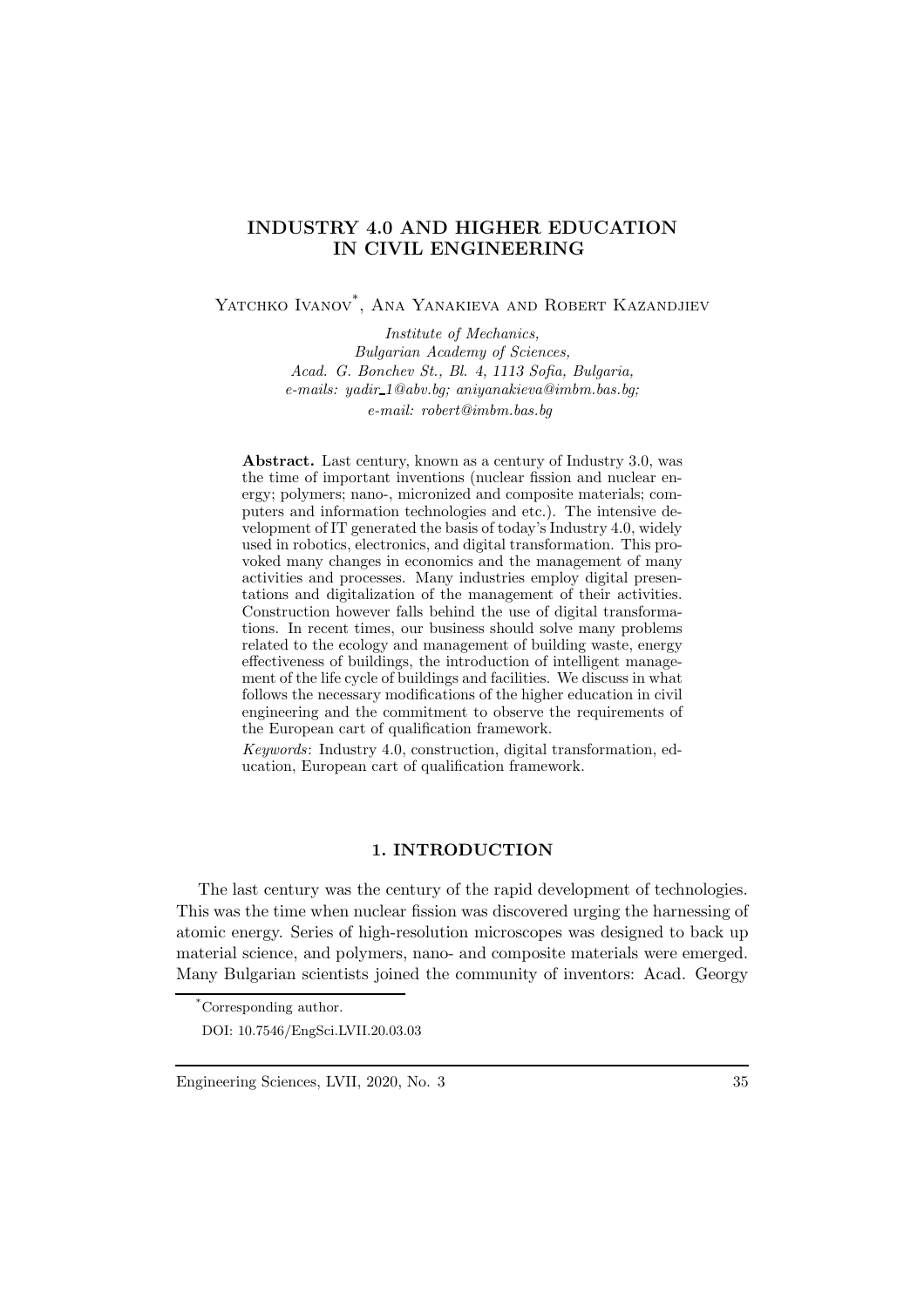Nadjakov discovered the electrets, the basis of Xerox design; Prof. Ivan Mitev established the 6<sup>th</sup> heart tone; Acad. Angel Balevski and Prof. Ivan Dimov invented gas counter-pressure casting of metals; the American with Bulgarian roots, Prof. John Atanassov, designed the first computer thus initiating the development of information technologies and the emergence of the information society. On the other hand, the information technologies and the related digitalization of almost all branches of public activity became the World vector of the last decade.

The task of the present study is to outline the digital transformation implemented in construction and the subsequent trends in modern higher education so that the latter to be adequate to the modern requirements for sustainable construction. The requirements of modern business communications, the continuous need for information, data visualization, and business consultations, define the direction of development of the education in civil engineering, namely to provide knowledge of the implementation and use of IT and digital technologies. Consider the general business globalization, including the construction branch. Note that it requires that a civil engineer should possess knowledge of several areas: (i) digital technologies for the acquisition, processing, and analysis of data stimulating the development of sustainable construction; (ii) management of construction waste; (iii) energy efficiency; (iv) exploitation, management and renovation of buildings, facilities and monuments of material and cultural heritage.

# 2. INDUSTRY 4.0 AND THE NEEDED MODIFICATIONS OF PROFESSIONAL SKILLS

Industry 4.0 (The Fourth Industrial Revolution) was initially discussed at the World Economic Forum, Davos, Switzerland, 2015, and the Forum constituted in 2016 Center for Industry 4.0 in San Francisco. Forum Chairman, Klaus Schwab, noted that the technology of Industry 4.0 should involve hardware and software as well as cyber-physical/biological systems significantly contributing to the progress of global communications. The key tasks were to be the development of robots, artificial intelligence, nano- and biotechnologies, 3D printing, and autonomous cars.

The first definition of Industry 4.0 is "... an entirely new way of introduction of technology into society and the human body" [1]. Subsequent examples here are the correction of the human genome, machine learning, etc. Yet, today we hardly enter the Industry 4.0 era, Fig. 1, [2].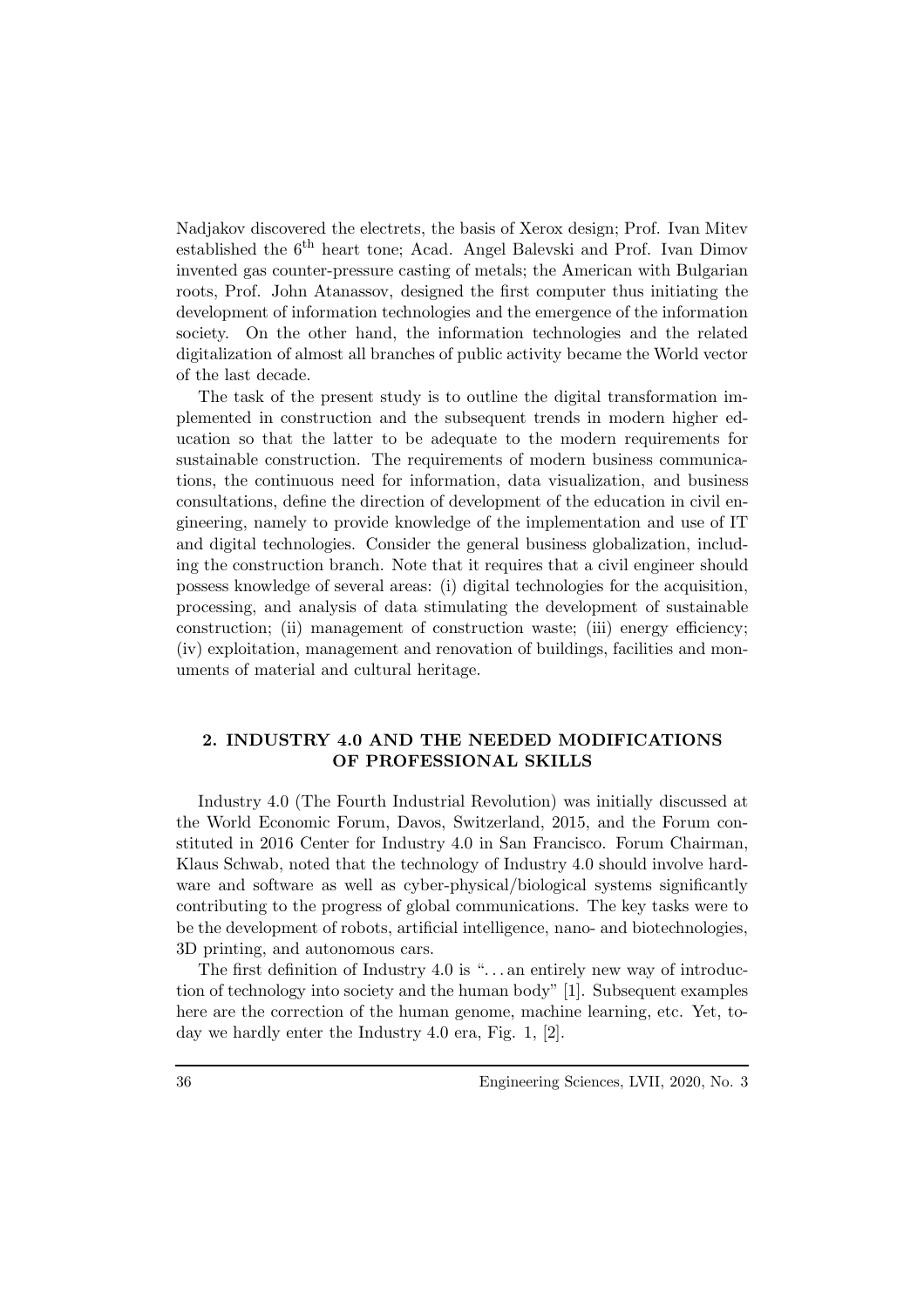

This information is an extract from Bernard Marr's webinar: Digital transformation: mega trends in the accountancy profession and ICAEW and Deloitte's e-Learning module Digital Era.

Fig. 1. Development and character of the industrial revolution [2]

Note however that the history of social-economic development proves the progress of mankind:

- Industry 1.0: Initiation of the "manual-machine" transfer of labor. James Watt invented the first steam engine for water pumping, and factories emerged.
- Industry 2.0: Industrialization time. Mass production and assembly lines. Discovery of electricity and electricity generation.
- Industry 3.0: Invention of computers. Electronics. So-called "Blue Collar Automation", involving physical and repeating standardized operations.
- Industry 4.0: The current industry intensively developing today. It involves automation technologies at a much higher level and much more qualified labor.

The term "White Collar Automation" was introduced to designate the use of artificial intelligence and intelligent machines in the execution of "high-level" human tasks.

Yet, researchers and specialists face a strong challenge in predicting the development of society, social and manufacture relations, science, and business, organization, and management of operations, etc.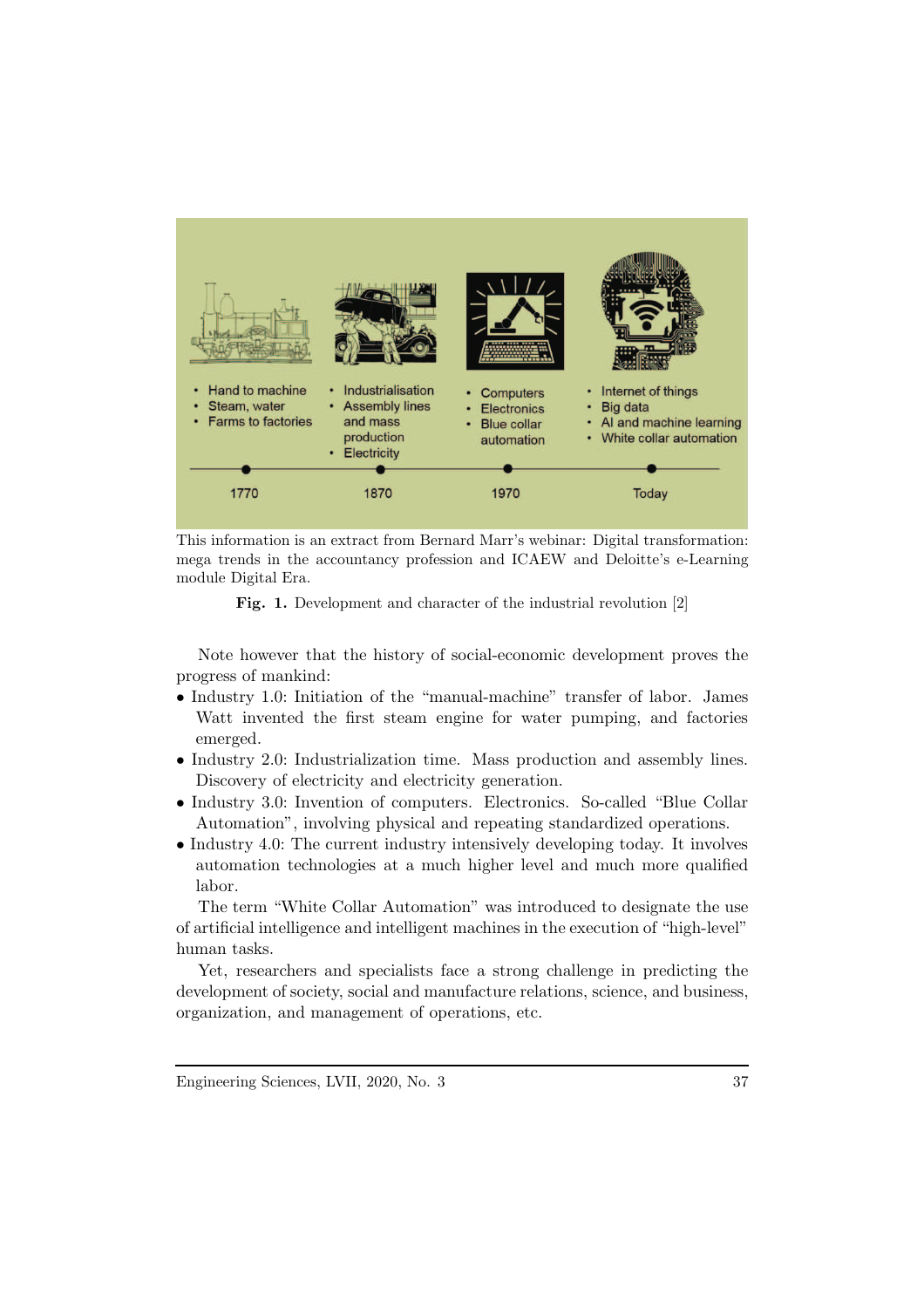## 3. DIGITALIZATION AND DIGITAL TRANSFORMATION

S. Moor defined these new terms and related technologies. He commented in [3] the difference between digitalization and transformation, noting ". . . A brand new issue emerges as a result of digitalization, while automation improves something that has been already created". Later, R. Gartner specified ". . . Digitalization is the use of digital technologies in modifying the business model and generating new approaches and possibilities. . . " [4]. In other words, this is transition to a digital business. Note here that digitalization is in fact transformation of information into a digital form allowing its processing, acquisition, and transfer to users through a digital environment by using computer networks and the Internet. The information can be in the form of text, photos, audio and video files, and 3D samples [5].

Today digital transformation mostly involves the application of digital technologies to various fields such as business, management, administration, science, education, construction, etc., and it increasingly covers (although with different intensity) all areas of social-economic life. Its introduction depends on the character of the operations, the organization activities, the financial resources. No less is the role and intervention of the state, and the knowledge and experience of the work team [5].

## 4. INDUSTRY 4.0 AND DIGITALIZATION OF CONSTRUCTION IN BULGARIA

The development of IT was initiated in Bulgaria in the 1970s and 1980s. The first calculation code was developed in the 1980s–1990s, and a team of researchers developed a FEM code in the Higher Institute of Civil Engineering, Sofia (today University of Architecture and Civil Engineering). The first computing machine was designed at the Institute of Mathematics at BAS, and exhibited at a specialized Moscow exhibition. Powerful academic units such as Coordination Center for Informatics and Information Technologies and the Institute of Cybernetics and Robotics also emerged at that time, and computer design and manufacture started in Bulgaria. This was the time when National Computing Center for Construction, Institute of Construction Cybernetics, and Center for Construction Electronization were also founded. Various computing codes, such as NASTRAN, SAP IV, ABACUS, DINA, COSMOS/M were also developed.

Today, there are well developed and competitive IT companies designing software for business and e-trade digitalization. More than 10 companies also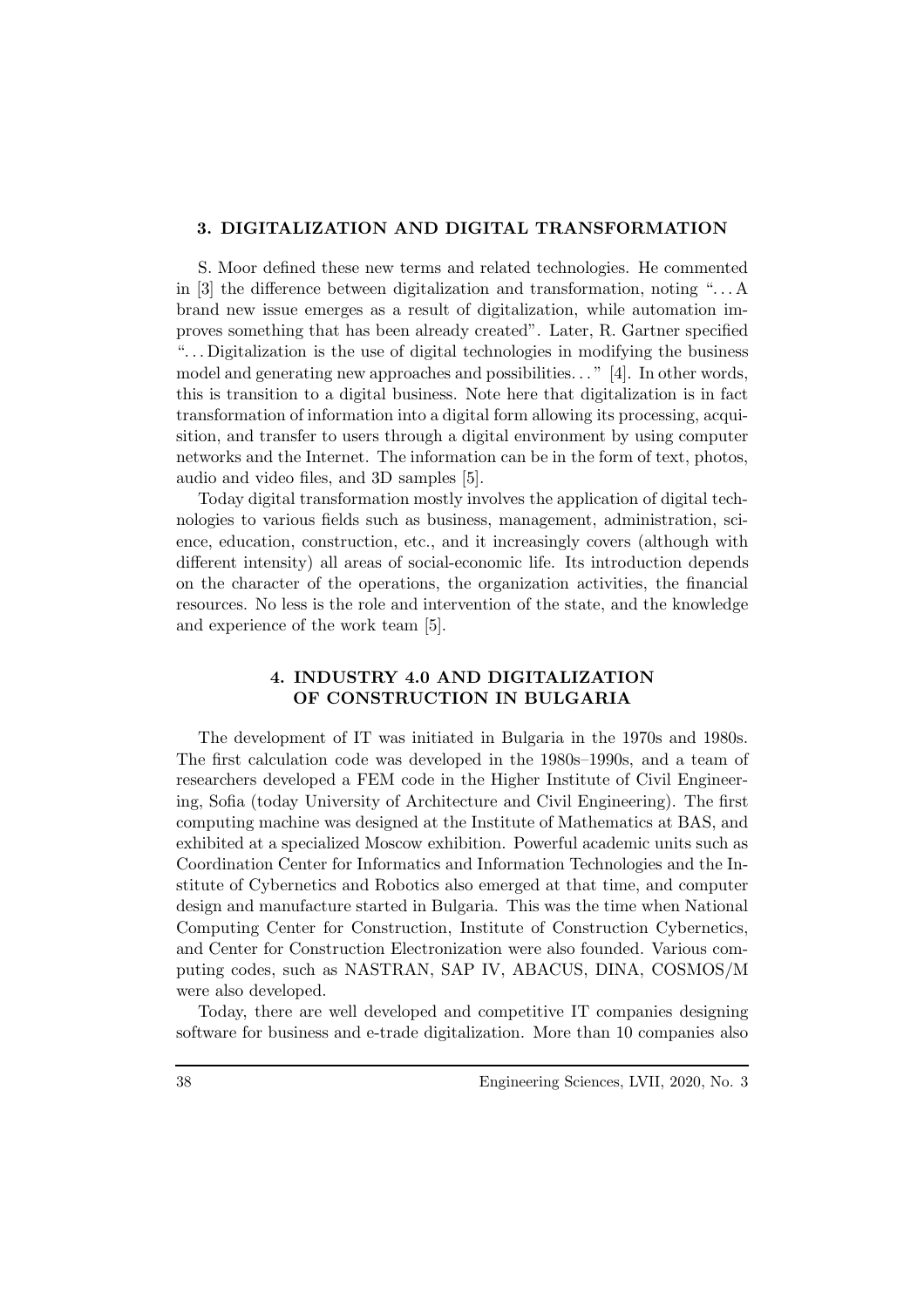emerged offering software for companies producing building materials. Design companies employing modern IT operate comparatively successfully using specialized codes such as 3D, CAD/CAM, Auto Cad, CADAM, and modern codes for architectural design such as ArchCad, Revit, Rhinoceros, Sketchup. Lecturers use some of them in the teaching process. First steps to the use of Building Information Modeling (BIM) technologies are made. Yet, the examples of attempts to digitalize construction companies are still very rare. The same picture holds for business. A survey on the e-business of construction companies was made in Bulgaria by the 83rd Work Group of the UN Commission for Sustainable Development, with the participation of Bulgarian Construction Chamber (BCC) and Bulgarian Scientific and Technical Union of Civil Engineering (BSTUCE). It proved that the exchange of electronic data concerning construction contracts was comparatively well developed in Bulgaria. The approved contracts are most often communicated electronically but the smaller contracts are not confirmed via e-mail. Moreover, the communication of contested contracts, work contracts, and project changes is rare. It was found that BIM and electronic cooperation in a project phase lacked. The survey also pointed out that the increase in BIM use would yield an increase in the electronic exchange of project information. The electronic exchange could raise the low degree of exchange of electronic documentation during project evaluation, contraction, and identification. Yet, the survey was not an object of a profound discussion by the local responsible institutions.

The discussions during the International exhibition "Architectural construction week 2020" organized by BCC and the Chamber of Architects resulted in the constitution of a special commission at the Ministry of Regional Development of Bulgaria with a task to develop a strategy for the development of construction digitalization in the next two years. The BSTUCE considers that the term is too long. It plans the organization of a round table discussion on construction digitalization in the fall of 2020. Thus, we must seek a unification of the efforts of all interested institutions in the acceleration of the Strategy development. On the other hand, the district department of BCC, Sofia, starts the organization of education courses for course employees of construction companies teaching the application of BIM. We note here with a great deal of frustration that the online series of teaching webinars "Digital transformation of construction", June 3–23 2020, was not practically attended by representatives of the leading construction companies. Surveys show that a larger number of design companies participate in education programs but they use a paper and not an electronic version of the documentation.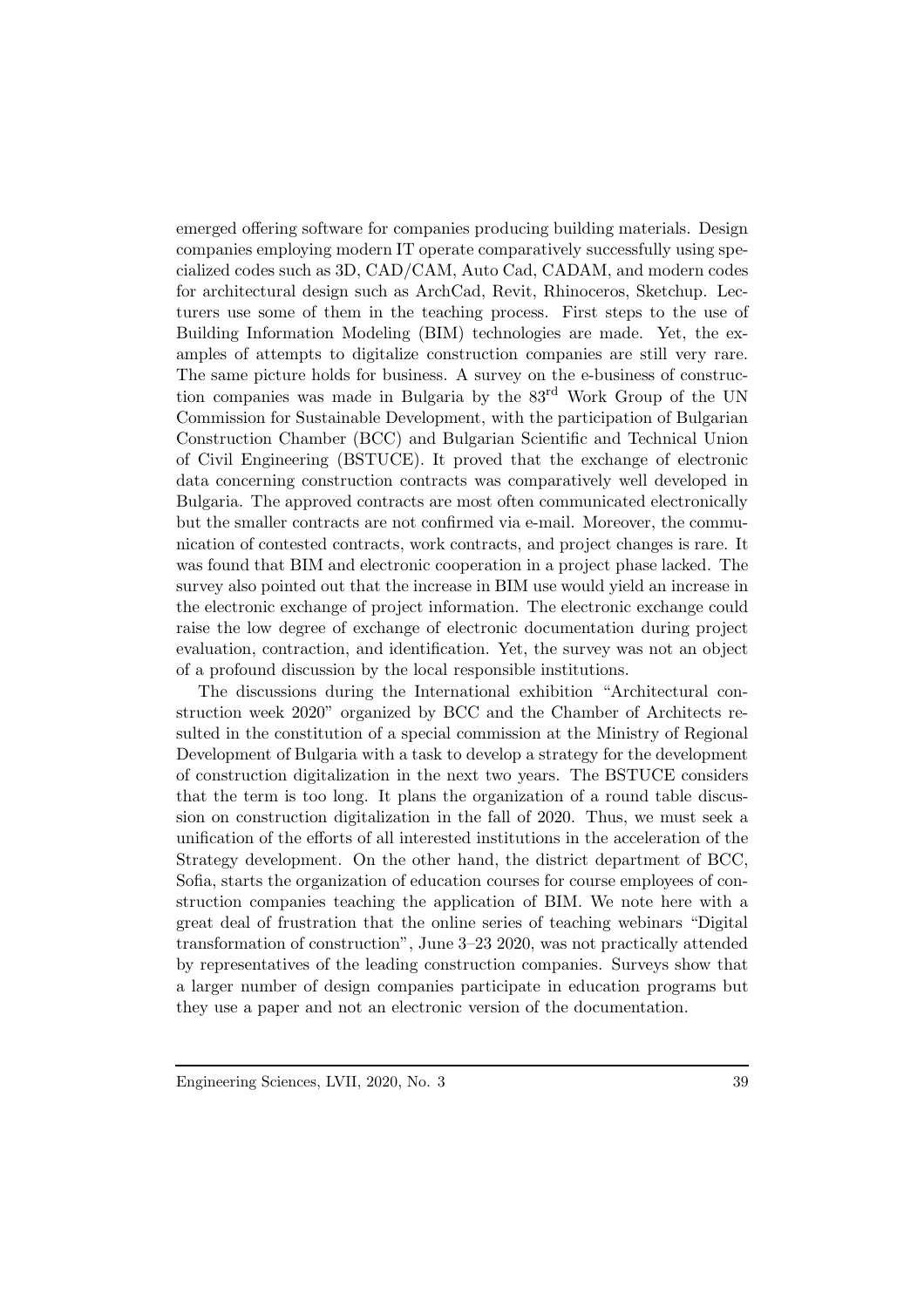The recent 3–4 years are noteworthy with a certain activity of the scientific community: several reports on that topic were delivered at the  $10^{th}$  Jubilee International Conference on "Design and construction of buildings" DCB'2018 (Theory and practice for sustainable future) organized by BSTUCE, and at the International conference ARCivE'2019 (Higher School on Construction "Ch. Hrabar"). A special section of the  $11<sup>th</sup>$  Conference DCB'2020, September 2020, was dedicated to that problem. Knauf Bulgaria is the digitalization leader among companies producing building materials. It has a developed and functioning digitalization procedure applied to systems for dry construction [7].

#### 5. EUROPEAN CHART FOR QUALIFICATION FRAMEWORK

Change of the work conditions due to the fast entry of digitalization into life, drastic climate changes, and the requirements for sustainable development initiated the development of UNESCO project "Education for sustainable development. Good practices". As stated, one of the tasks of higher education is students' preparation for a successful realization in the labor market, and students should be equipped with knowledge of the most recent scientific achievements. At the same time, the project stresses on current and future preservation of environment. Universities should offer high quality education combined with excellent practical skills in the field of sustainable development and the practical application of modern IT and digitalization. The future civil engineer should have generated capabilities to autonomous learning as an element of the skills acquired at graduation. He should also possess key competences formulated in the European Framework of Competences  $(2006/962/EU)$ , including:

- Communication in the native language;
- Communication in foreign languages;
- Mathematical competence and basic competence in natural sciences and technologies;
- Digital competence (usage of digital technology in information, communication, data acquisition, transformation and analysis);
- Skills for individual learning;
- Special and civil competences;
- Sense of (and inclusion in) culture.

These competences are a good basis for the full realization of the young engineer – socially and personally. The individual learning skills combined with mathematical, scientific, and digital literacy guarantee professional mobility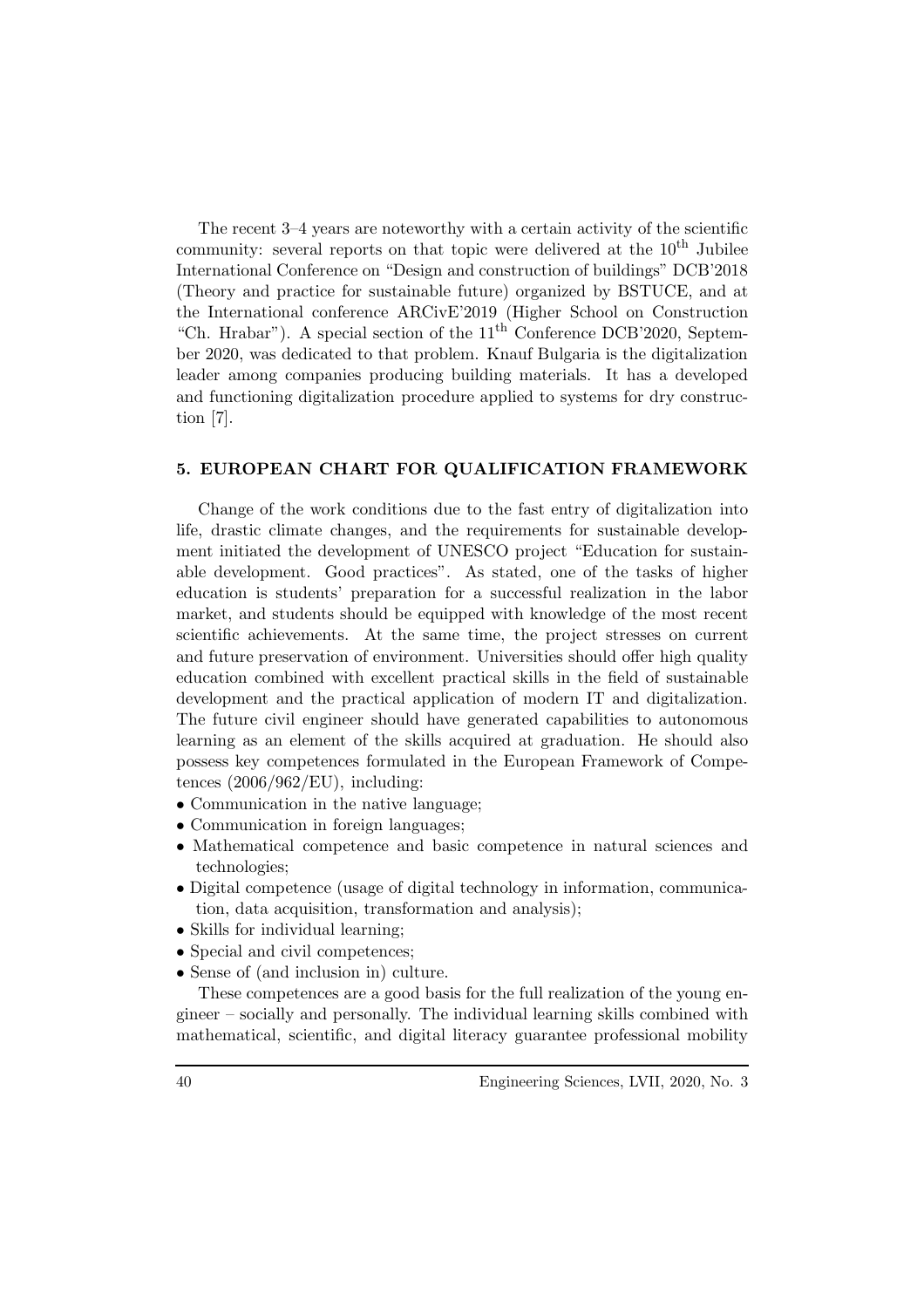(gain of new professional skills) and easy adaptation to the rapidly changing needs of the labor market. Note also that the formation and development of the above skills is a process encompassing the entire life of a today engineer, but the educational system plays a crucial role [7–9].

Today, students, having acquired the outlined skills and competences and being prepared for the digitalization of the construction branch, would execute the EU and EP directives for economics based on the knowledge gained and on the decisions of the Bulgarian authorities for sustainable development of construction. Their work will be decisive for Bulgaria to join the leading states guaranteeing the sustainable future of Europe.

Locally, students' university training and introduction into sustainable construction begin with courses such as "Sustainable development", "Construction and ecology", etc. (Higher Civil Engineering School "L. Karavelov", Higher Civil Engineering School "Ch. Hrabar", European Polytechnic University, etc.). Part of the students in civil engineering studies certain disciplines in building waste recycling. The requirements for management of building waste demand inclusion of this issue into the subsequent projects. The necessity of including digitalization and digital transformations in the teaching programs has become more and more actual. Note the positive tendency however that all scientific events during the recent decade include topics on sustainable construction. Researchers focus on digitalization employment in the entire life cycle of buildings and facilities. HCES "Ch. Hrabar" is a typical example having organized a master class "Sustainable development – the innovative driving force of construction", while a new MS program "Strategy for sustainable construction and innovations" is upcoming. Note also the experience of Volkswagen, Slovakia [10] in the development of an MS program "Plus" which despite theoretical and practical knowledge cultivates communication skills, project management and teamwork. After two years of learning, students do a summer internship in plants acquiring practical skills, prepare their diploma theses during the fourth university year, and have a mentor during the first years of studying to gain knowledge of the entire process of car manufacture. The program is in support of the high motivation of young engineers. This motivates the purposeful investment in workers' skills in France where employees pass 3, 6, and 12-months qualification courses in the university, discontinuing work. Moreover, they solve practical problems and develop topics posed by their companies.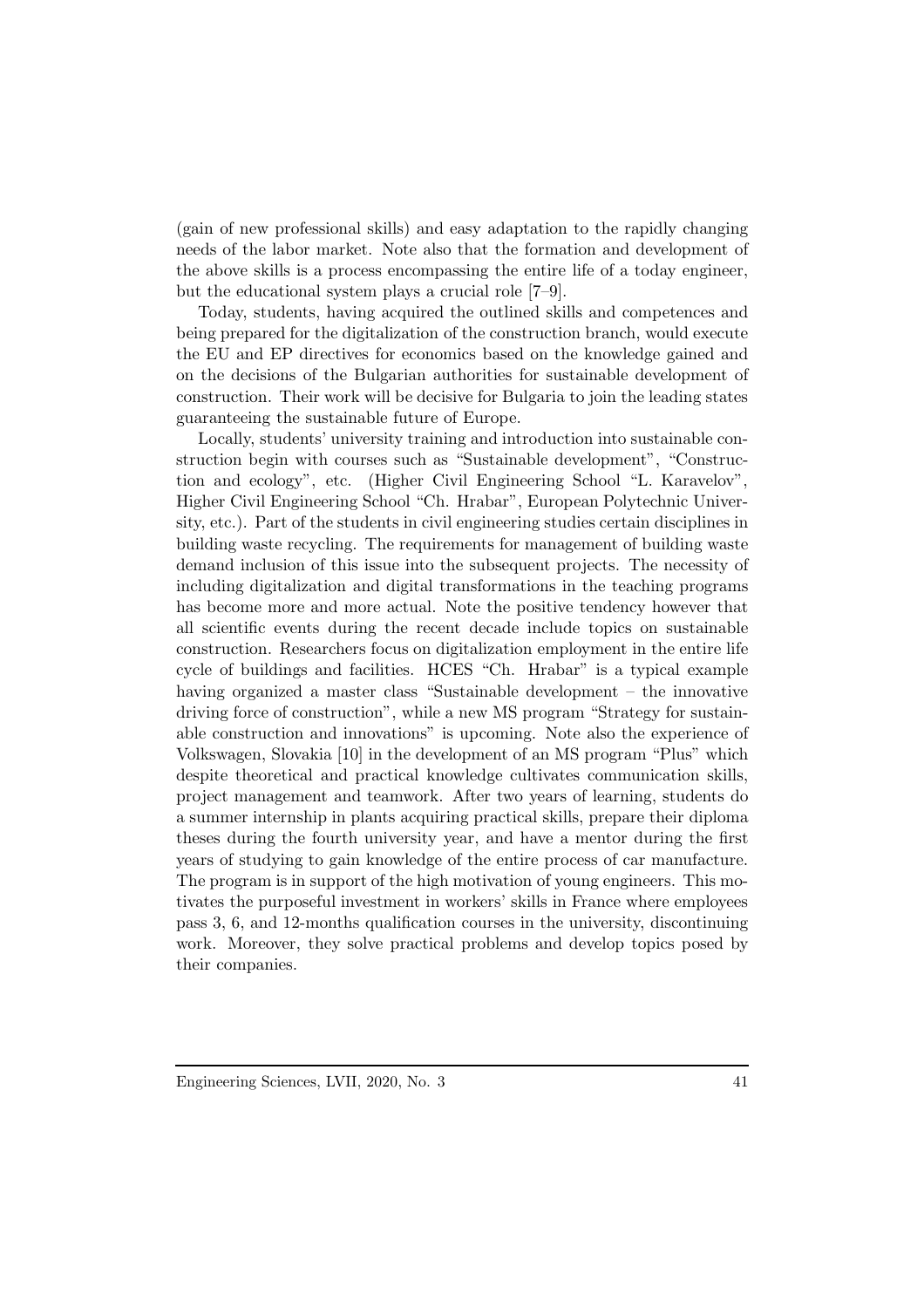### 6. EDUCATION DURING THE COVID 19 PANDEMIC

Since the beginning of 2020, the world fights the spread of the COVID infection. Since March 2020, Bulgarian students are out of the classrooms, auditoriums, and laboratories. Problems and deficiencies accumulate. The current problems in teaching especially of civil engineers are loss of direct contact between students, teachers, and colleagues; violation of the teamwork; difficulties in formulation, discussion, and evaluation of term papers and projects by the teachers; difficulties in the control of lecture attendance and practical exercises; difficulties in carrying out laboratory exercises. All these adversities violate the normal rhythm of education. What should we do to guarantee qualitative training of future civil engineers? What should be their new competences and skills considering digitalization and the pandemic overcoming? We need a new complex knowledge of construction business and a new business model and market positioning of construction companies. This implies the gain of new skills to process a significant volume of information during the management of the life cycle of buildings and facilities.

The pandemic posed the problem of intensification of the education through digital communication [11, 12], expansion of the electronic [13] and distant education [14], and the virtual teaching technologies [15]. All these forms of education have their advantages but pose problems as well. However, the accumulation of subsequent experience and data is forthcoming.

#### 7. CONCLUSIONS

We marked, in brief, the basic changes owing to Industry 4.0 and the digitalization of civil engineering education. We also outlined specific trends of education under the COVID 19 crisis. Yet, we should note the numerous challenges and the needed persistent work to guarantee an adequate education of civil engineers, thus justifying the future success of the construction branch.

The modification needed of the teaching process and the introduction of construction digitalization should be realized coherently and promptly. The application of IT to construction management should become a routine practice.

#### REFERENCES

[1] K. Schwab, http://www.foreinaffairs.com/articles/2015-12-12/forth-industrial.